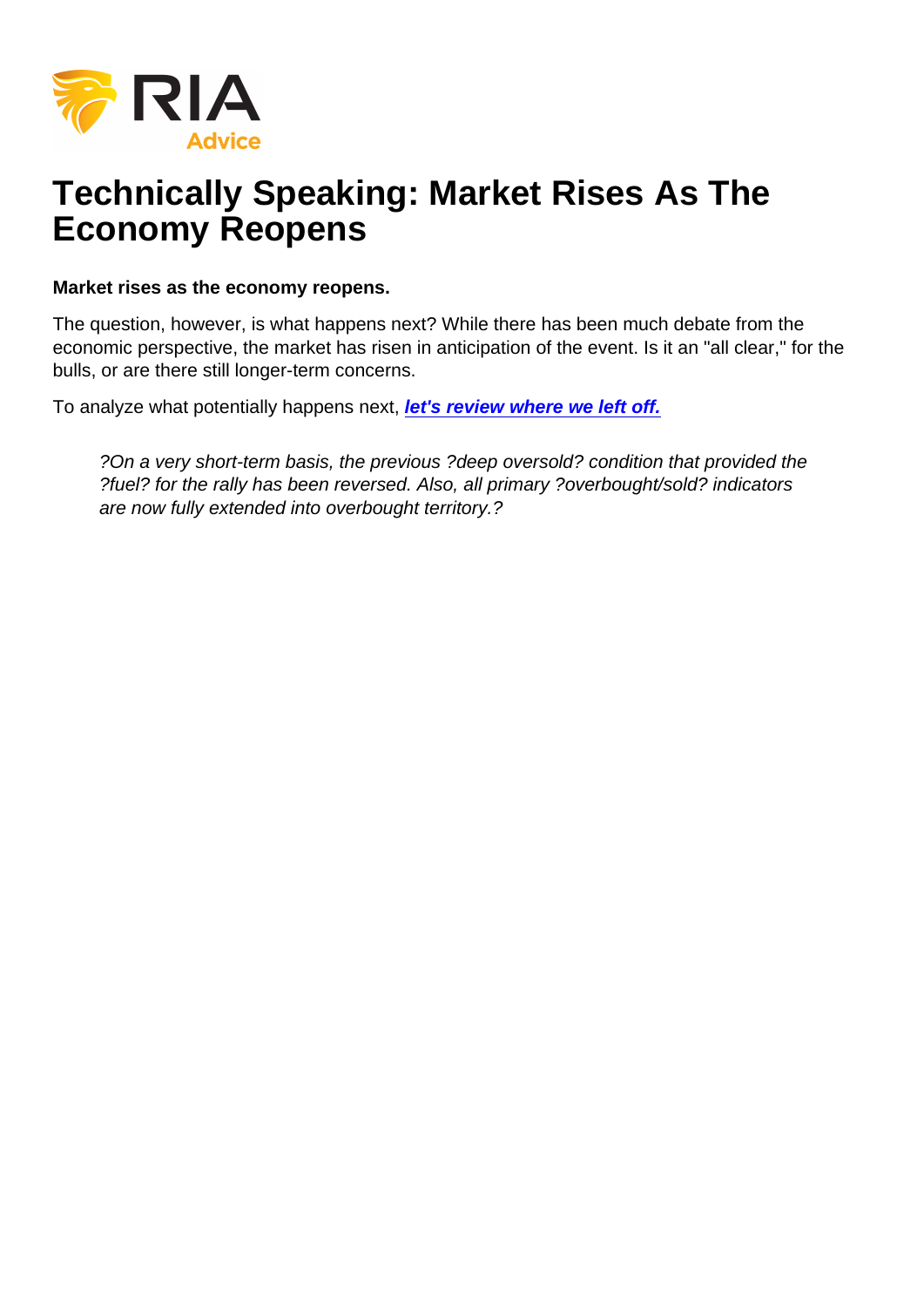"If the markets can rally more on Monday and break above the downtrend, the 61.8% retracement level becomes a viable target. Above that resides the 200-day moving average. Both levels are going to provide formidable resistance to a move higher."

Yesterday, the market did break out of that range, and moved higher, keeping the rally intact for now. However, that does not mean investors are "free from risk."

Here Comes May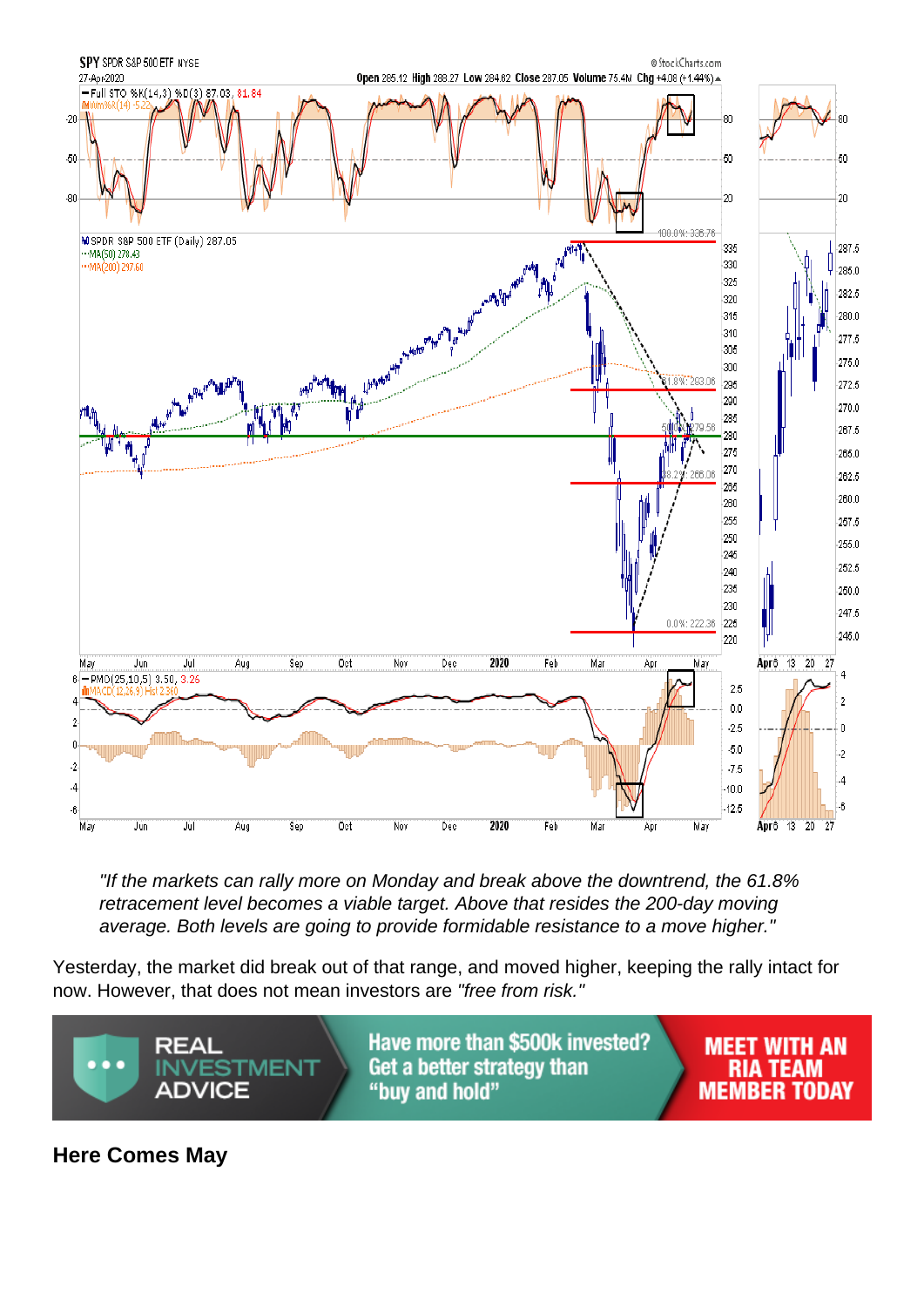As [Stocktrader's Almanac](http://www.stocktradersalmanac.com)recently noted, we are rapidly approaching that time of year where spring ends, summer begins, and stock markets have typically struggled.

"As of Friday?s close, the DJIA is now up 7.3% so far this April, which is a retreat of 0.1% since last Thursday. S&P 500 is also 0.1% lower now than one week ago at 8.2%. Thus no progress has been made at returning the current 'Best Six Months' to positive territory."

"The rally has stalled out this past week, and the MACD is still positive but is now trending toward a negative crossover. Continue to hold long positions associated with DJIA?s and S&P 500?s 'Best Six Months.'

We will issue our Seasonal MACD Sell signal when corresponding MACD Sell indicators applied to DJIA and S&P 500 both crossover.

While not every "summer period" is a negative, the long-term history of investing during summer months is not stellar.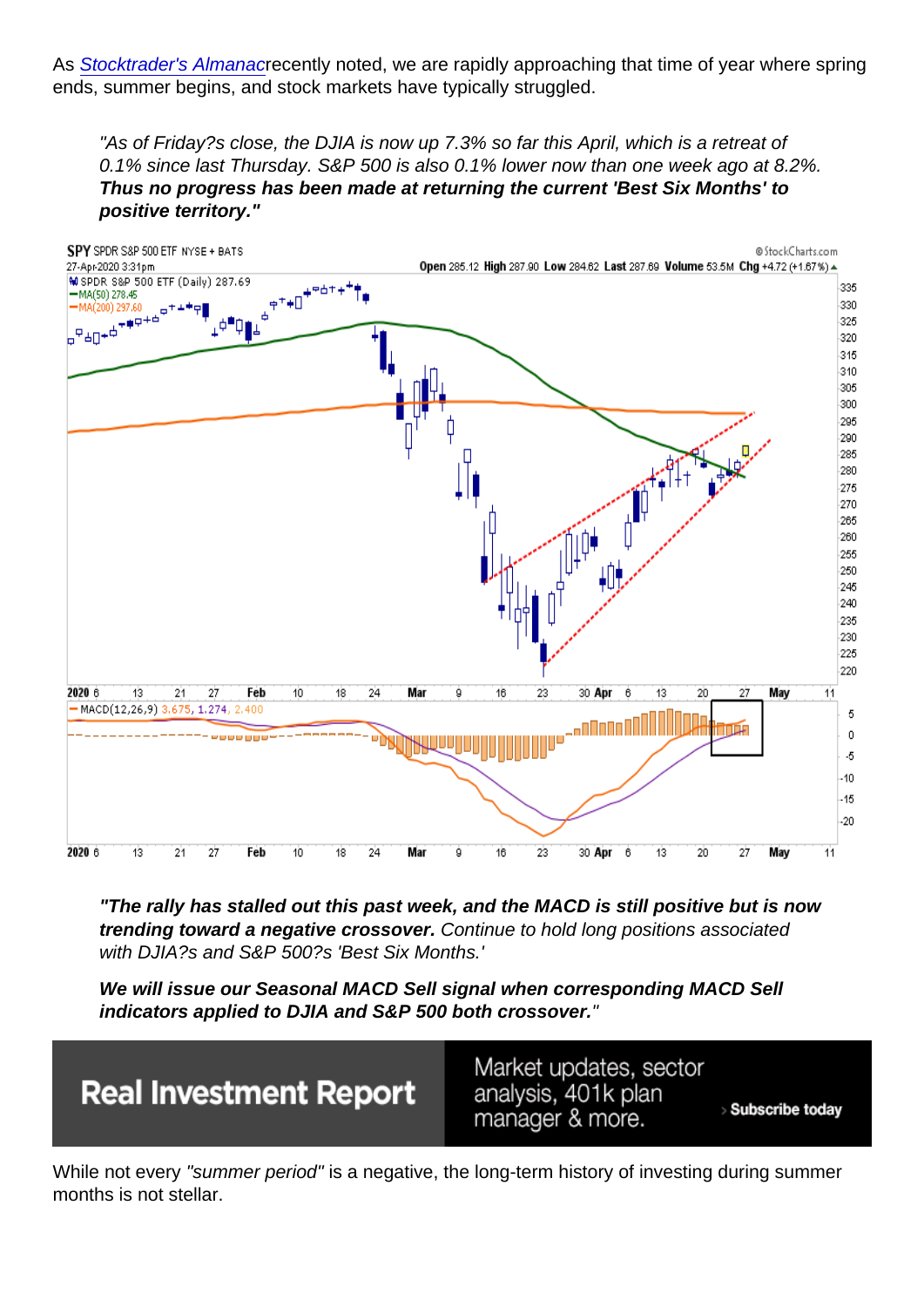However, this summer, more than most given the state of the actual economy, earnings risk, and a potential revaluation of markets, the odds of a weak summer period has risen markedly. (This is particularly the case as we head into the Presidential election.)

Risk / Reward Turns Negative

As noted, the move higher yesterday is indeed bullish in the short-term. Such is why we added a short-term "rental trade" to our portfolios yesterday. As noted for our[RIA PRO subscribers \(30](https://riapro.net/home) [day Risk-Free Trial\)](https://riapro.net/home)

"With the breakout on Monday, we added a 'rental trade' to our portfolios using the S&P 500 ETF (SPY) as our proxy position."

Our trading parameters remain exceptionally tight with a stop-loss at the 50-dma. The target for the trade between is \$293 and \$297.

The reason the parameters are so tight is the risk and reward of the market has deteriorated further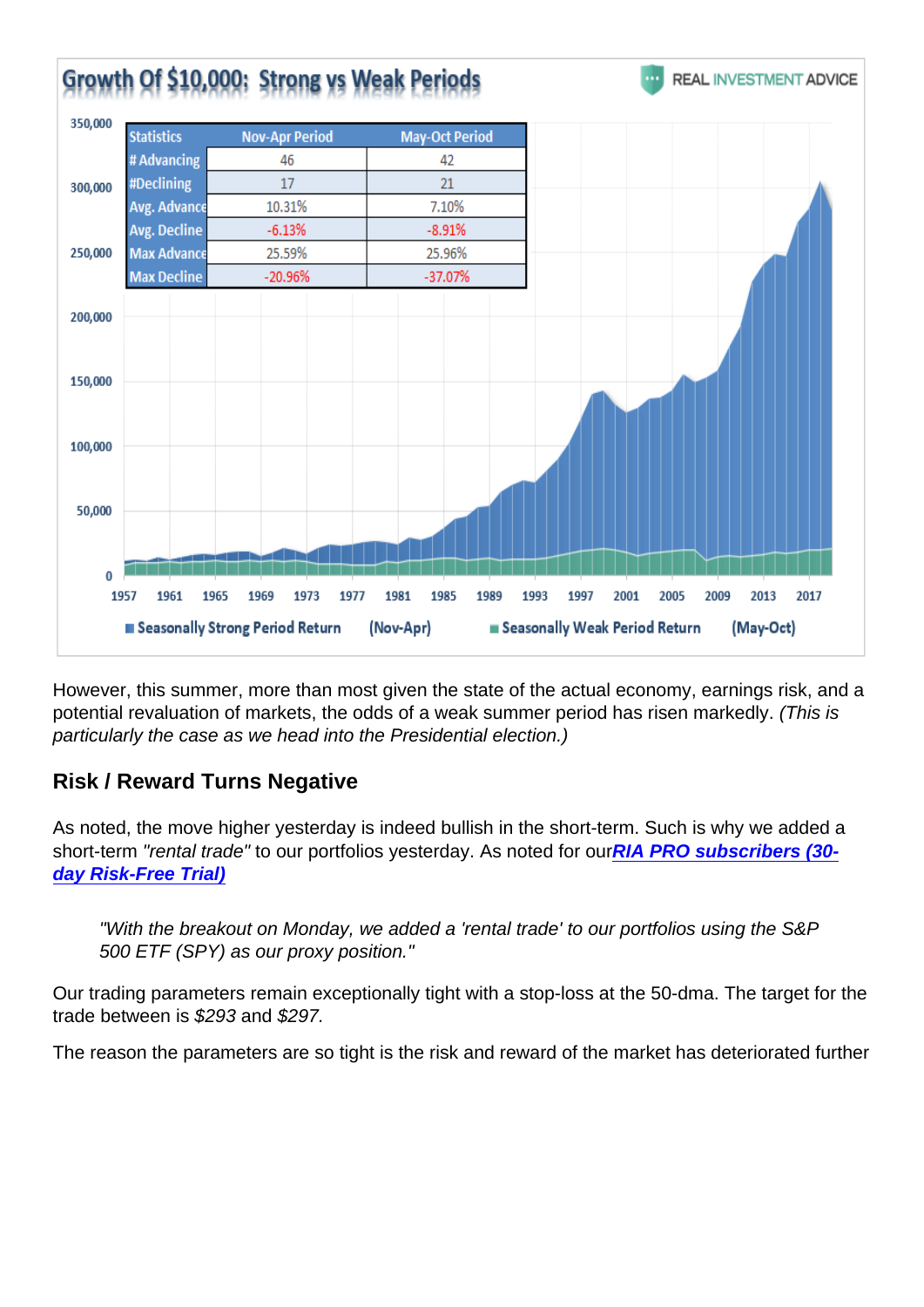Here is the current setup:

Reward:

- 2.3% to the 61.8% retracement from the March 23rd lows.
- 4.7% to the 200-dma.

Risk:

- 2.8% to the 50% retracement (and 50-dma) from the March 23td lows.
- 4.9% to last week's sell-off lows, which is now minor support.
- 14.5% to the sell-off lows in early April.
- 22.2% to the March 23rd lows.

"From an optimistic view, a reopening of the economy, a virus vaccine, and an immediate return to low single-digit unemployment rates would greatly expand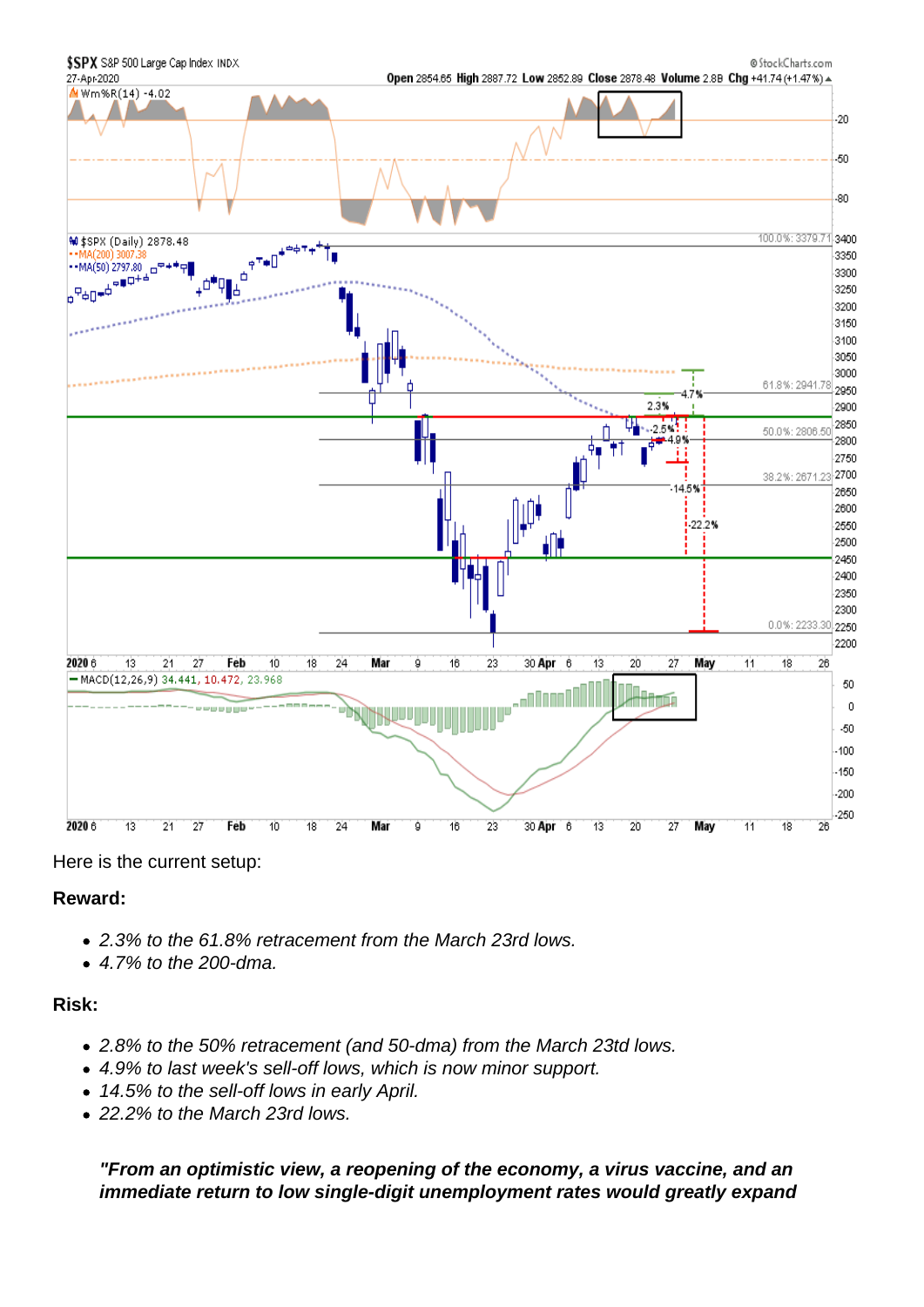the bullish ranges for the market."

However, even a cursory review of the data suggests a more ?realistic? view. The economic damage is going to be with us for a while. Until earnings estimates are revised substantially lower to reflect the "actual economy," you must presume the relevant risks outweigh the current reward.

That's what the numbers are telling us, which is why we are trading and treading carefully.

# Narrow Markets Aren't Healthy Markets

I commented on the narrowness of the market over the weekend. Narrow markets are risky as they tend to be a momentum chase that can turn quickly. As David Rosenberg noted Monday:

"Big Safety and Big Tech are still carrying the day as so many cyclical sectors remain in varying levels of disarray. We have three companies with nearly a \$3 trillion market cap (Microsoft, Apple, and Amazon) or 16% of the total pie, and five companies now comprise 20% of the index.

That is a deeper concentration than we had at the peak of the tech bubble in March 2000! Such masks the pain ongoing in consumer-cyclical services, financials, resources, industrial, transports, and small caps."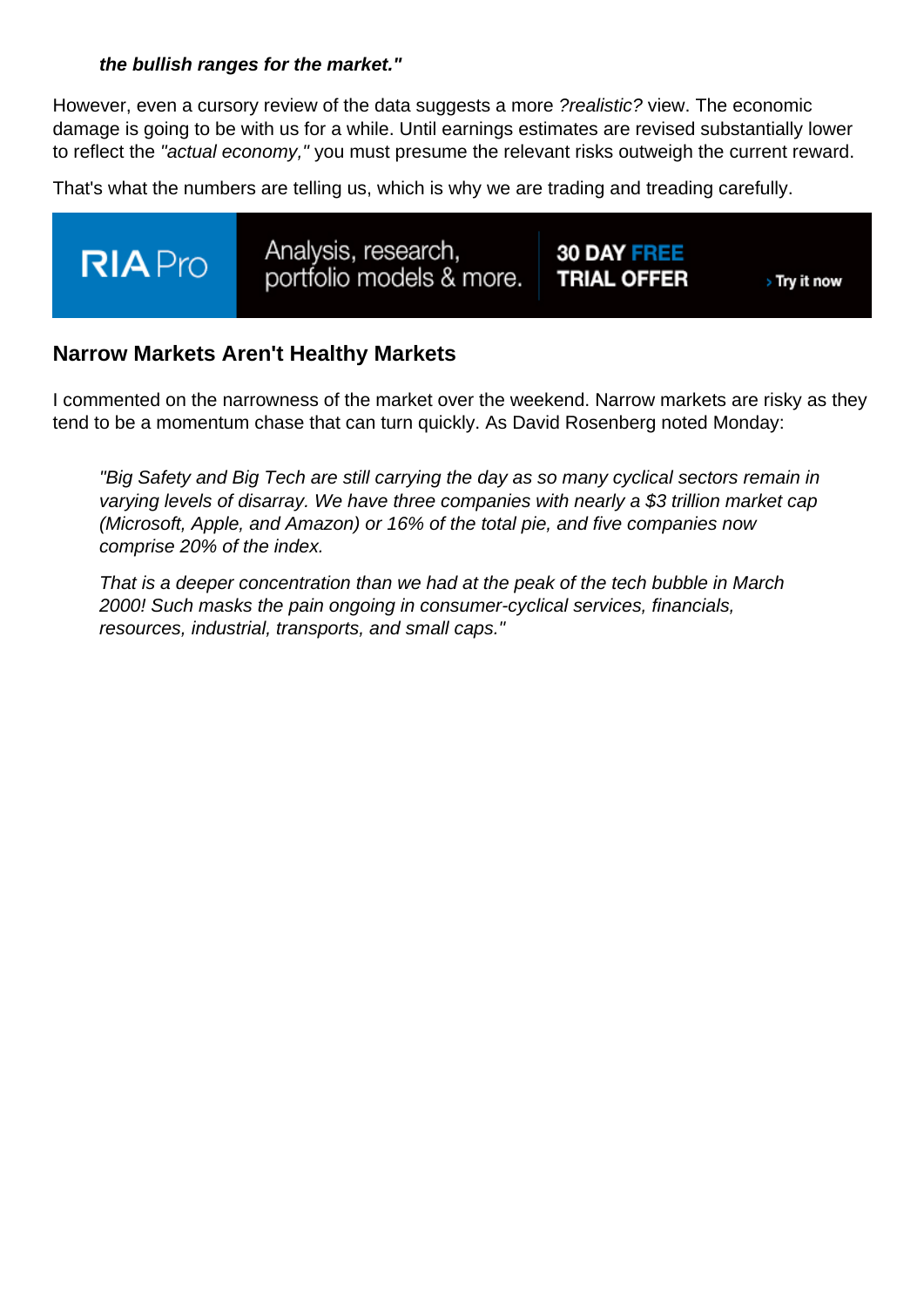More importantly, as noted by Goldman Sachs, [via Zerohedge:](https://www.zerohedge.com/markets/goldman-flips-bearish-sees-imminent-momentum-crash-all-sp-gains-come-just-5-stocks)

"The gap between the three-month returns of the S&P 500 stock one standard deviation above the average vs. one standard deviation below the average has registered 40%, nearly twice the 10-year average of 23%."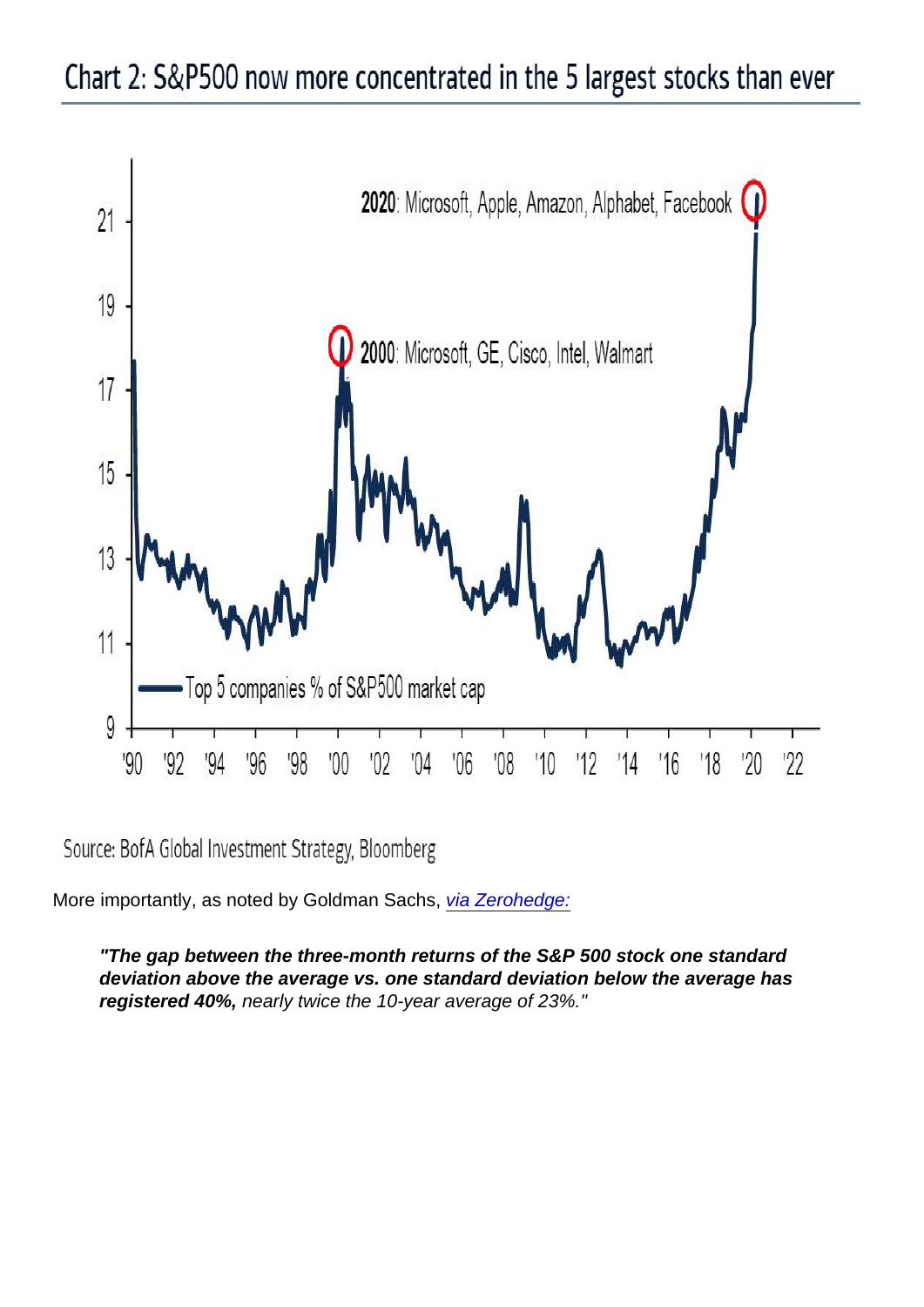What this suggests is that "m any market participants ? ourselves included? have expressed incredulity at the fact that the S&P 500 trades just 17% below its all-time high amid the largest economic shock in nearly a century."

This lack of market breadth is very concerning when the median S&P 500 constituent trades 28% below its record high, putting an 11% gap between the measures of market breadth.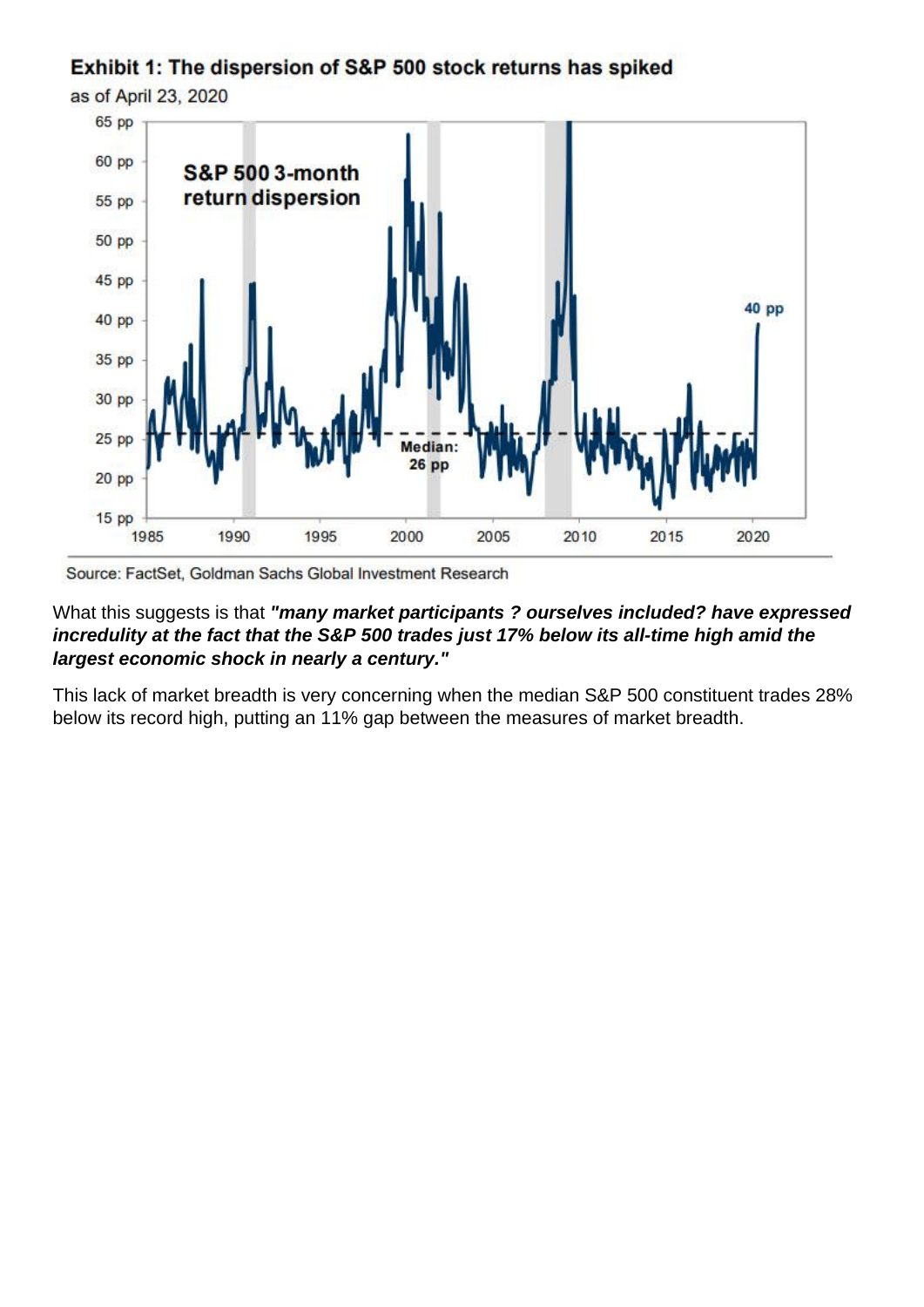These "gaps" tend to "get filled" and not in a good way.

## Credit Flashes A Warning

Another concern remains the risk of defaults in the credit markets. While the Fed is bailing out the bond market on the investment-grade side, there is a limit when it comes to supporting the junk bond market, and there is a lot of debt about to go bad.

#### Back to David:

"Well, I see on page B1 of today?s WSJ one forecast of what the bond market is telling us about high yield debt defaults from my old Merrill colleague Marty Fridson who says an 8% rate in the next twelve months. Moody?s is even higher at 11.8% by the end of 2020 and 13.1% by the end of 2021Q1. That is tough to square with the message from the stock market because lows tend to coincide with trough multiples, not cycle-high multiples."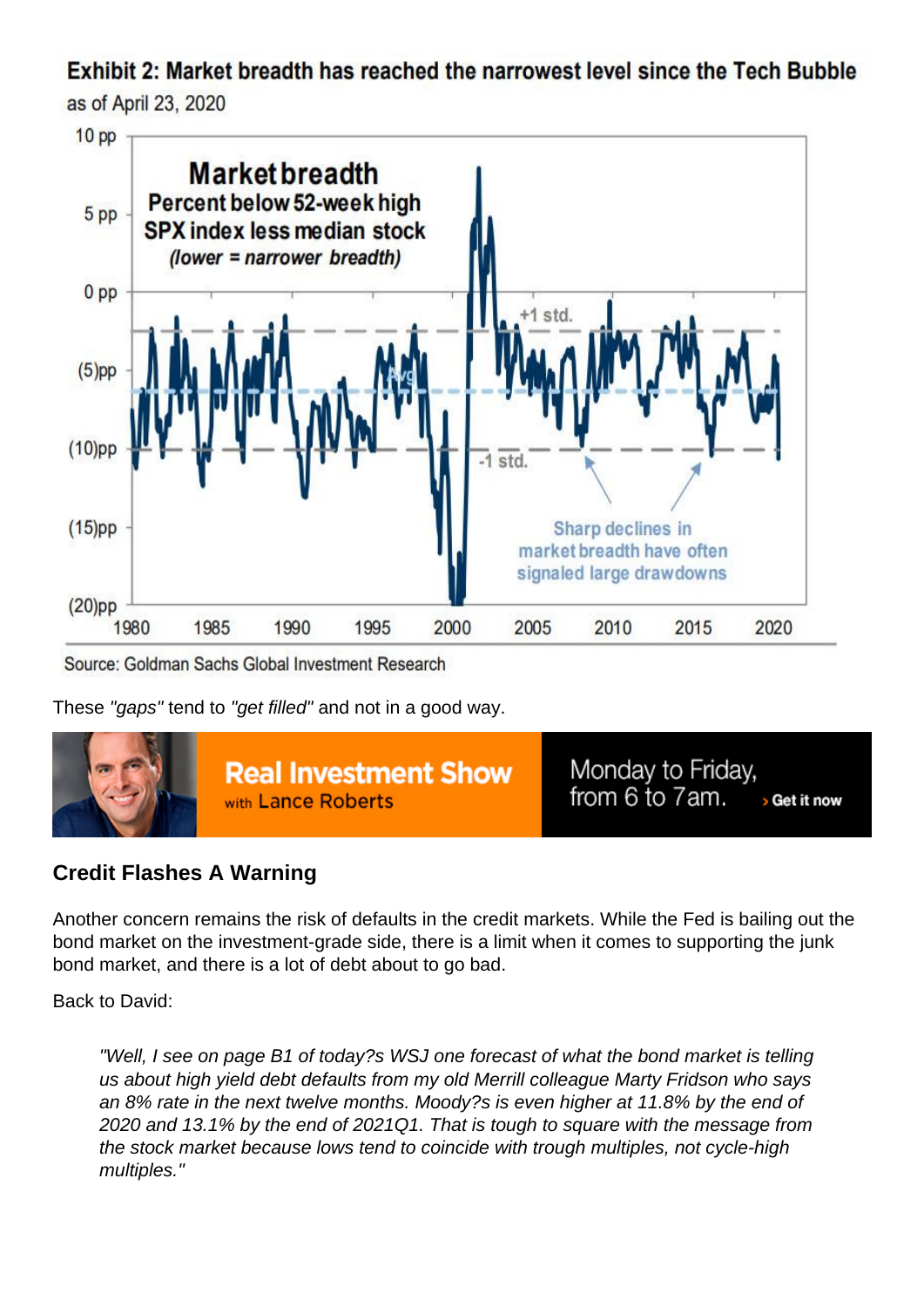With unemployment headed to 30-million people, businesses closing, GDP dropping by 20%, and wages/incomes imploding, the amount of debt about to go bad, and be downgraded is mindbending.

Importantly, when the debt is downgraded from investment grade (BBB to AAA) to junk status (BB to DDD) pension funds, mutual funds, and portfolio managers who are NOT allowed to own "junk bonds" will be forced to liquidate. Such is why the Fed was willing to buy "junk" bonds in March which had just been downgraded. There was literally no market.

Unsurprisingly, the liquidation event will happen again as commercial office space, retail, restaurant, auto, and credit card debt defaults surge again.

This will be a risk-off event for the stock market.

## The Return Of Wyckoff

Let me conclude with this piece from Bruce Fraser.

I recently discussed the [Wyckoff cycles of the market](https://realinvestmentadvice.com/technically-speaking-the-4-phases-of-a-full-market-cycle/) as a partial explanation of why the "bear market" is not complete yet. To wit:

"Many signs are suggesting the current Wyckoff cycle has entered into its fourth and final stage. Whether, or not, the current decline phase is complete, is the question we are all working on answering now.

#### As Bruce notes for [StockCharts.com](https://stockcharts.com/articles/wyckoff/2020/04/stride-of-the-market-in-peril-184.html)

"Wyckoffian trendline analysis is a potent and useful tool. The stride of a trend is often set very early in the uptrend. This analysis is fractal in nature and can be employed in time frames from very short-term to very long-term. If the stride is set early a trend can be examined and exploited for most of its duration."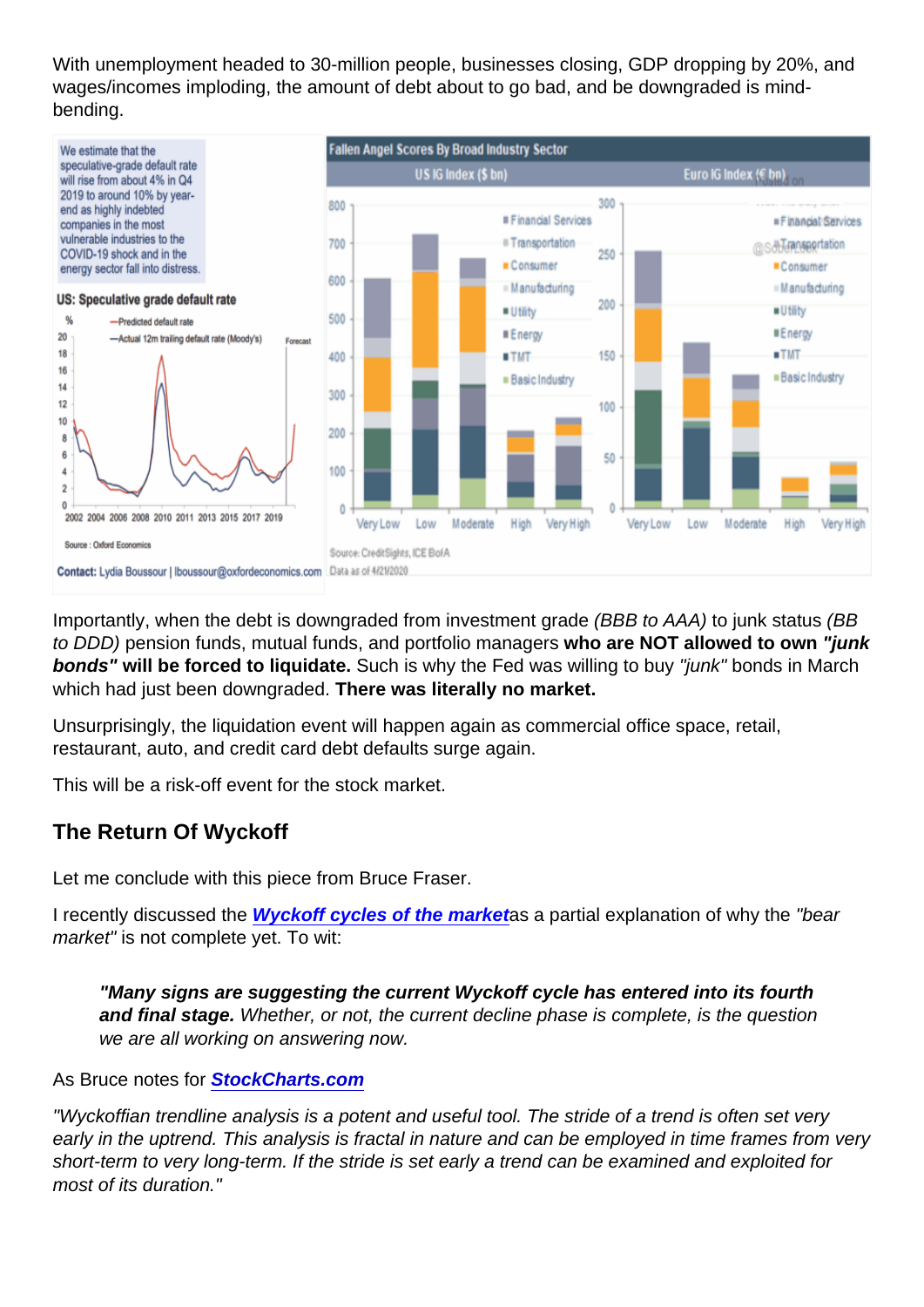

"A weekly uptrend forms in the \$SPX in 2016, setting a stride for the bull run. A Demand Line extends from the two adjacent lows. The intervening April 2016 high determines the Overbought parallel line (and channel).

The throw over and Climax arrive in January of 2018 and sets a Range Bound condition for the next 21 months. The Upthrust (UT) of the BCLX sets up a decline into a **December 2018 Shakeout.**

The rally that followed returned to the Demand Line in Climactic fashion producing a Throwover and Overbought condition in 2020. **The rally into the Demand Line from below is a position of weakness and resistance.** The decline that followed is a demonstration. Note how weak the \$SPX was below the Demand Line in 2018.

**A parallel (to the Demand Line) extends from the Shakeout Low. The recent rally has returned the \$SPX to this Oversold Trendline from underneath where it has stalled."**

# **Trading With A Bearish Bias**

While we have added equity risk to our portfolios over the last several weeks, we have done so cautiously, and hedged, as the balance of the data continues to suggest that risk is prevalent.

Such doesn't mean in the short-term that markets can not continue to ignore the fundamentals and trade on optimism. We have seen too many periods in history where this has been the case.

Currently, the markets are trading on confidence of the reopening of the economy.

However, after that, we are going to have to deal with reality.

**Investors are "flying blind" as we head into the "dog days of summer." We have no idea how bad the economic and earnings data is going to be, but we are going to get the first**